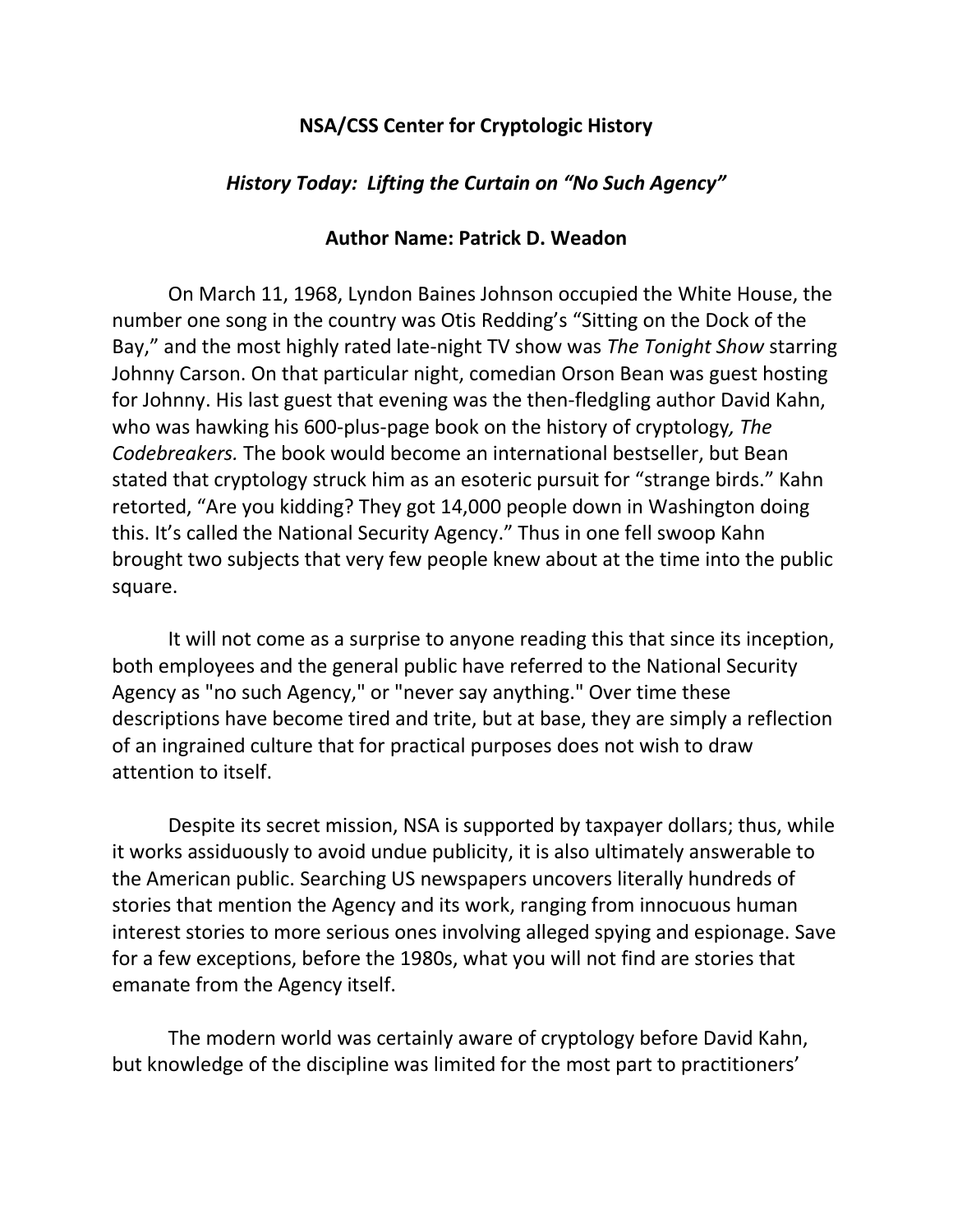guides and children's books. Kahn himself had been introduced to the discipline by Fletcher Pratt's *Secret and Urgent,* an anthology of cryptologic-related stories.

Over time, codemaking and codebreaking became part of the larger culture through decoder rings, radio plays, and cryptologic puzzles. These entities brought cryptology into the public square. After World War I the release of the Zimmerman Telegram, books such as Herbert Yardley's *The American Black Chamber,* and a variety of cryptologic writings by William Friedman provided unprecedented insights into the subject.

The end of World War II brought additional cryptologic issues to light, not the least of which was the controversial cryptologic aspects related to Pearl Harbor. Most of the codebreaking successes of the conflict remained classified, but the postwar hearings on the disaster touched on the role that the discipline played (or did not play) in the run-up to the attack.

The decade of the '50s witnessed the creation of the National Security Agency and the organization's move to Fort Meade, along with the revelations related to the Peterson affair (NSA's first espionage case in the 1950s), the defection of two Agency employees (Martin and Mitchell) to the Soviet Union, and similar scandals that would periodically put the Agency on the pages of the *New York Times* and *Washington Post*. In addition, the attacks on the USS Liberty and USS Pueblo (both US Navy "Technical Research Ships") in the late 1960s brought unwanted attention to NSA as well. However, despite these developments and disclosures, the Agency's public stance was always the same: "no comment." In 1973, Roy Banner, the Agency General Counsel at the time, told then-Director Gen Lew Allen that he intended to handle Allen's "public relations." Allen's response was telling: "I don't intend to have any."

The advent of the Church/Pike Committees in the mid-1970s made it difficult for Allen to live up to that goal. The robust investigations into the US Intelligence organizations and activities would result in the Agency being brought to task for several of its past operations and activities. A more positive development was the declassification of the cryptologic triumphs during World War II. Many of these successes were vital to the triumph of the Allied cause during the war and were both illuminating and instructive in that they clearly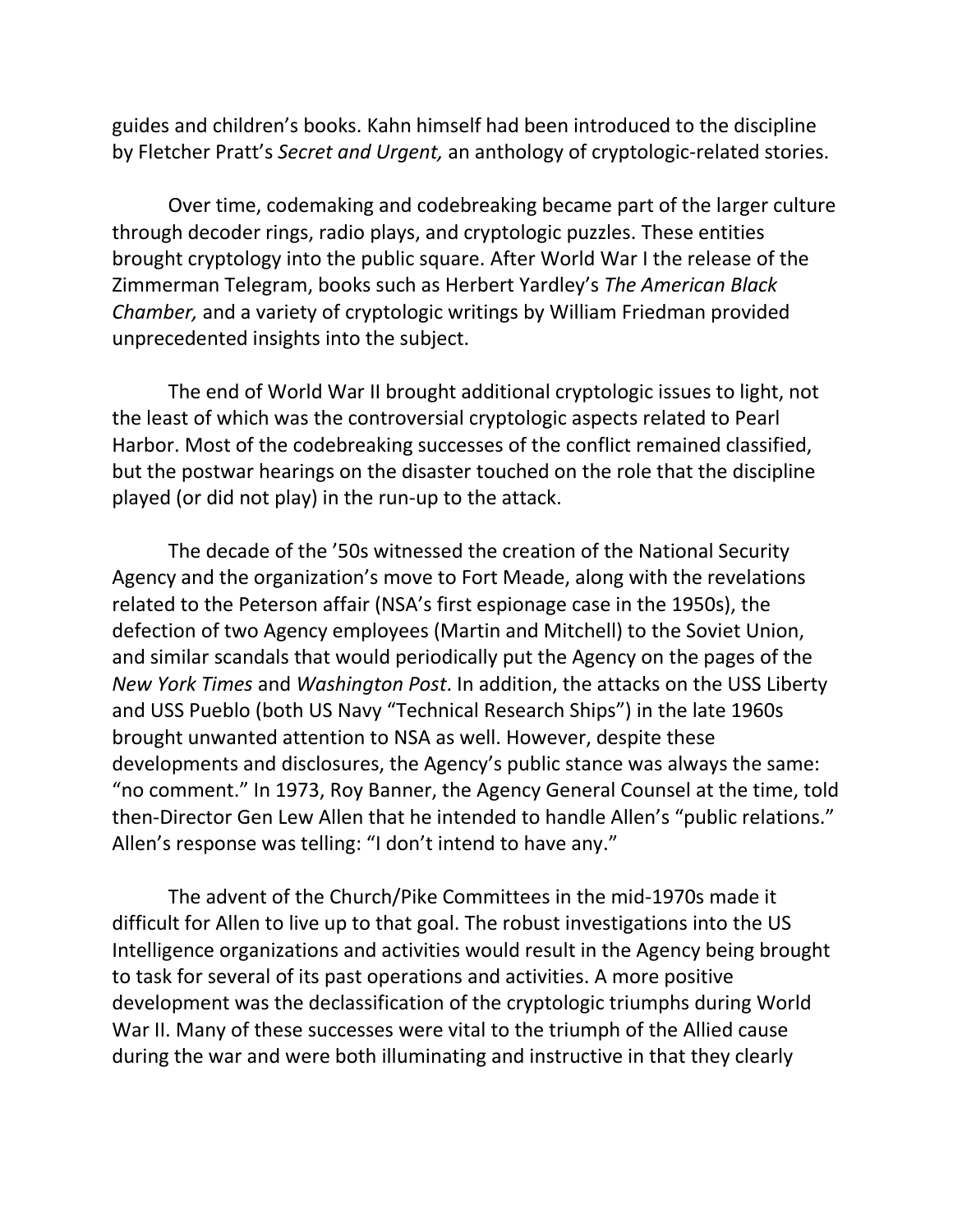demonstrated the worth of such operations. Still, the Agency rarely, if ever, took a proactive stance to releasing information about its activities.

## **A New Phase of History**

The end of the Cold War brought profound change to this long-held tradition. For decades, the attitude of Congress toward the work of institutions like NSA was benign neglect. The thinking was that as long as the Free World was under threat from the Soviet menace, save for specific prohibitions, the intelligence community should get the money and resources it needed to do its job and the fewer questions asked about its activities, the better.

The era of the fall of the Berlin Wall changed this dynamic. As theologian Hans Kung noted at the time, "After two world wars, and the collapse of fascism, Nazism, communism and colonialism and the end of the Cold War, humanity has entered a new phase of history." This was certainly the case for the Agency. With the demise of the Soviet Union and related developments, Congress was no longer willing to fund the nation's intelligence operations at previous levels. It was now imperative for entities like NSA to begin ever so slowly and judiciously to justify their existence. The curtain had to be lifted; the question was, how much? Admiral William J. Studeman held NSA's directorship during this tumultuous period and he began to take steps to meet this challenge.

Considering its mission, the degree of "openness" that the Agency could embrace was limited. However, there were some important aspects of the Agency's work that could be discussed. Due to the copious amount of declassified World War II era material now available, there was increased interest in cryptologic history from both scholars and the general public. Studeman responded to this development by establishing the NSA Center for Cryptologic History, with the aim of assisting the workforce and other interested parties in exploring this rich history.

Admiral Studeman was also the driving force behind the establishment of the National Cryptologic Museum, which gave the Agency a new tool in helping the wider world to understand the importance of cryptology in protecting that nation and the world. In time it would eventually became open to the public. In addition, drawing on the large number of workforce experts in the fields of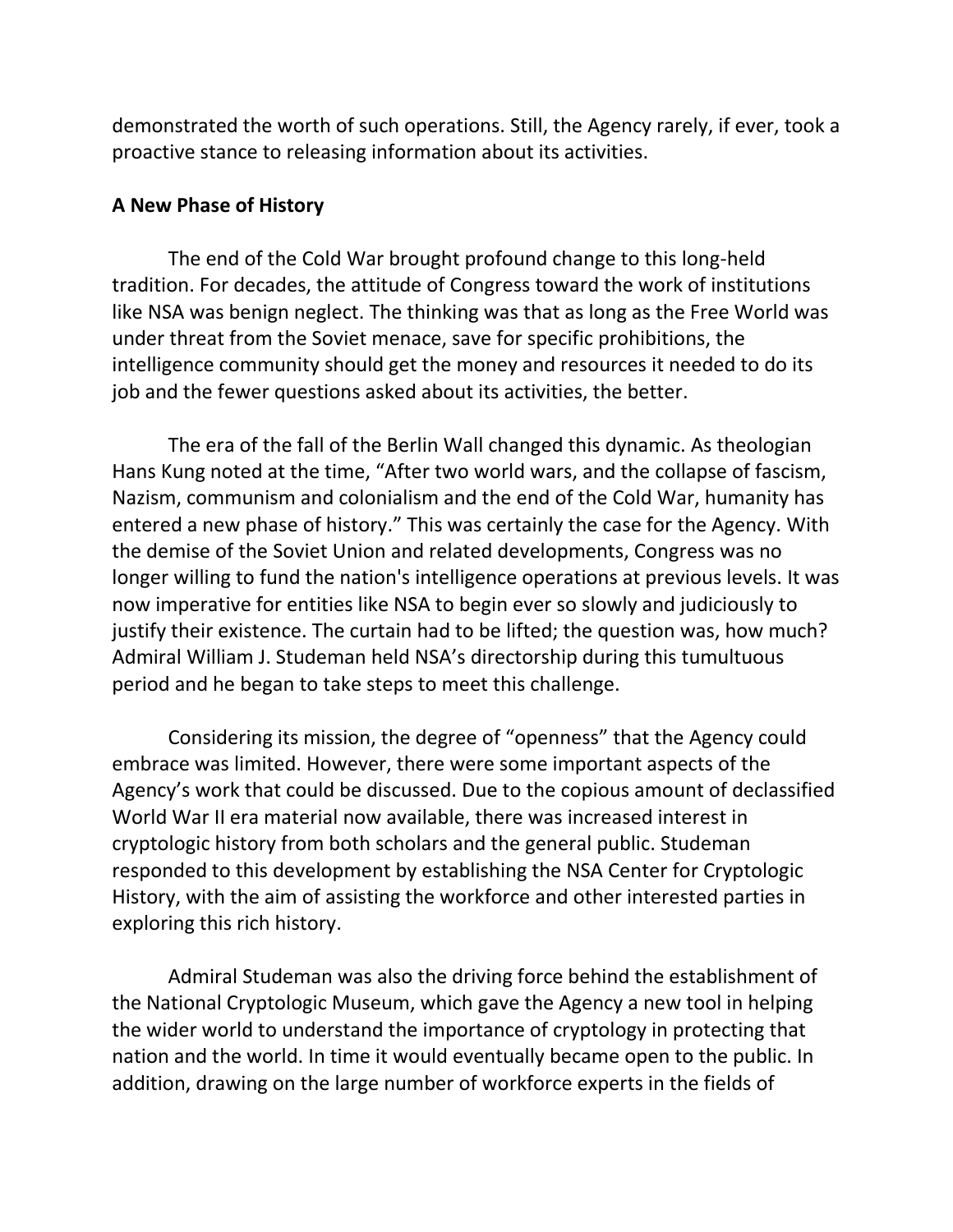mathematics, language, and engineering, robust educational outreach programs were established to engage with schools, universities, and other educational entities. For the first time, the Agency began to inform the world of its contributions to community activities such as blood drives, recycling, and its efforts related to the federal government's Combined Federal Campaign. These subjects at first glance may seem mundane, but coming from the Agency, they were groundbreaking.

Despite these unprecedented initiatives, the Agency was still reluctant to create a full-fledged public affairs entity that would not only be able to respond to legitimate inquiries, but also, when appropriate, continue to promote the positive contributions of the Agency. In his departing letter to the Agency workforce, Studeman summed up this challenge by noting, "NSA will be increasingly visible to the world, and this openness needs to be thoughtfully, yet fearlessly, managed."



*Meyer "Mike" Levin*

For decades the Agency "public affairs office (PAO)" consisted of a duly appointed individual who would answer any and all inquiries with a polite but firm "no comment." Jim Cavanaugh, a retired Agency Senior who was instrumental in the formulation of the modern NSA Public Affairs Office, remembers:

*In the early 1980s when I first served in what was then Q4, the Office of Policy in* 

*the Deputy Directorate for Plans and Policy under Jim Devine, the Public Affairs function was vested with the Classification Policy function in Q41, headed then by Meyer "Mike" Levin. Their telephone, 301-688-6524, was referred to in-house as the "Kook Line." This was almost the only NSA number listed in any open service, and was the place where grandmothers in West Virginia, conspiracy theorists in Tennessee, prisoners in Federal lockups and the "tinfoil hat" brigade (the folks who were certain that NSA was bugging their metal tooth fillings, or intruding into their brains), called to get relief from "Big Brother." In those days, on the infrequent occasion when NSA would be named in a story more related to our codemaking and codebreaking missions, and the potential NSA participation in or validation*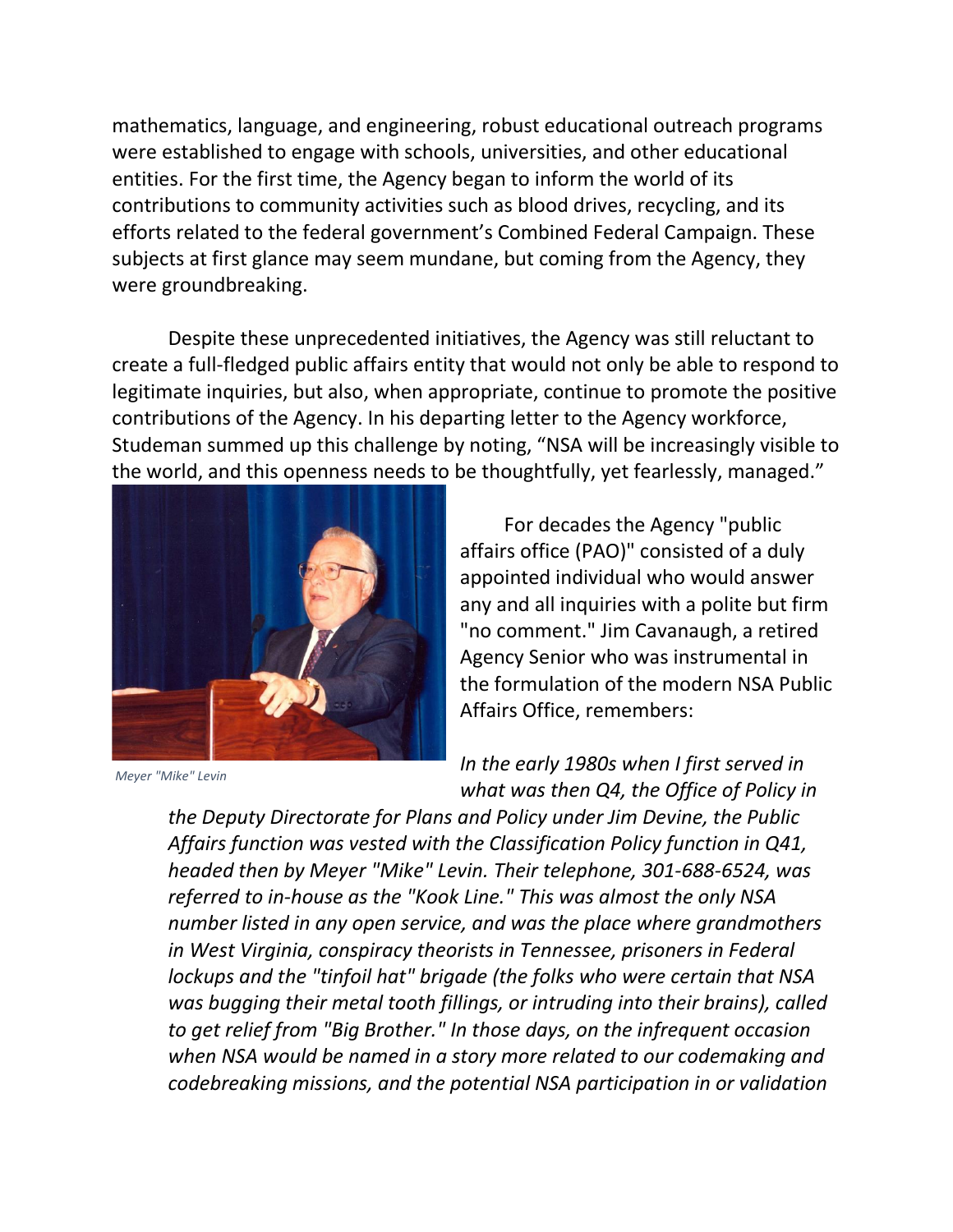*of what NSA knew and when, calls from legitimate press outlets (given the prominence of the above phone number in public sources) would also come to this line. They were relatively infrequent, unless there was a "loose lips" situation caused by a knowledgeable government source who pointed back to NSA. With relatively few calls, this function, which later came to be known as "Public Affairs," remained a sideline business in the Cryptologic Policy Branch of the Office of Policy.*

Years later an employee of what had become by then a more substantive version of the NSA PAO called a local TV station and asked them to consider covering the opening of the Agency's new day care center. The scheduler at the station thought the call was a joke. After some assurances from the requestor that she was on the level, the scheduler asked, "What do you do all day, sit and watch the phone NOT ring?"

The television station employee was simply affirming what most assumed was the case, namely that NSA rarely, if ever, did anything to bring attention, media or otherwise, to itself. Thankfully, in terms of protecting critical information vital to the nation's security, this is and will always be the case. However, there was a discernable change in the late 1990s in the way the Agency related to the outside world.

In the mid-1980s several prominent terrorist attacks put the Agency front and center on the world stage. Again, to quote Cavanaugh:

*The posture of "Never Say Anything" was being tested. Sometime after the La Belle Disco incident, the Public Affairs function was elevated to a combined branch level with the Privacy Act, Freedom of Information Act and the Classification Policy functions. Still, there was not much of a presence, and no defined "Public Affairs Officer" for the NSA*.

Many pundits and historians who cover and write about the Agency trace the beginning of this cryptologic glasnost period to General Michael Hayden, who became Director of the Agency in 1999. At a speech at American University in February of that year, Hayden noted,